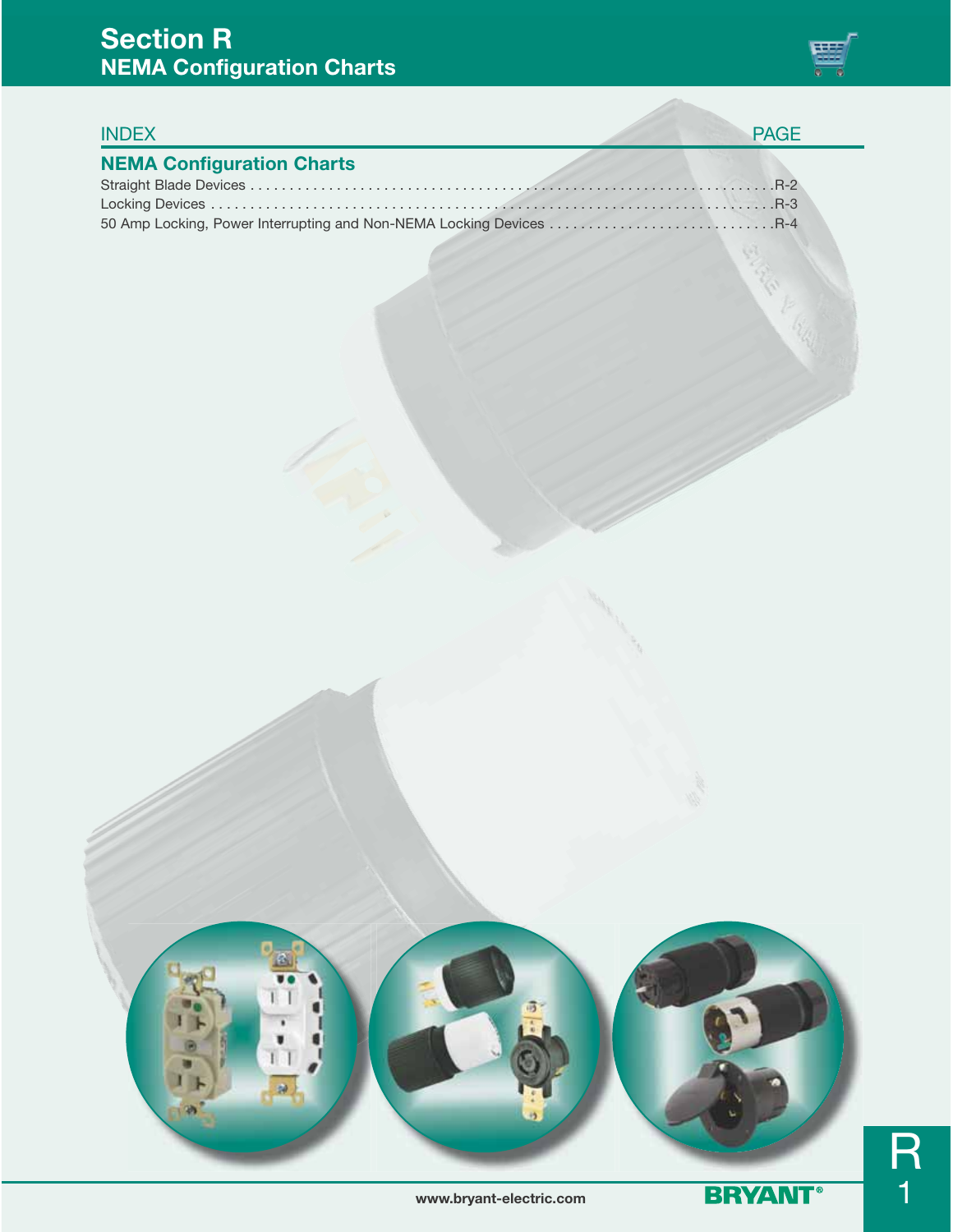## **NEMA Configuration Charts Straight Blade Devices**



|                                      |                    |                | <b>15 Ampere</b>                                                                                                                                                                                                                                                                                                                                                                                                             | 20 Ampere                                                                  |                                                            | <b>30 Ampere</b>                                                                                                                                                                                                                                                               |                                                    | <b>50 Ampere</b>                                              |                                                                                                           | 60 Ampere                                                                                                              |                                                                                    |                                |
|--------------------------------------|--------------------|----------------|------------------------------------------------------------------------------------------------------------------------------------------------------------------------------------------------------------------------------------------------------------------------------------------------------------------------------------------------------------------------------------------------------------------------------|----------------------------------------------------------------------------|------------------------------------------------------------|--------------------------------------------------------------------------------------------------------------------------------------------------------------------------------------------------------------------------------------------------------------------------------|----------------------------------------------------|---------------------------------------------------------------|-----------------------------------------------------------------------------------------------------------|------------------------------------------------------------------------------------------------------------------------|------------------------------------------------------------------------------------|--------------------------------|
|                                      |                    |                | Receptacle                                                                                                                                                                                                                                                                                                                                                                                                                   | Plug                                                                       | Receptacle                                                 | Plug                                                                                                                                                                                                                                                                           | Receptacle                                         | Plug                                                          | Receptacle                                                                                                | Plug                                                                                                                   | Receptacle                                                                         | Plug                           |
|                                      | <b>125V</b>        |                | A-38, 40<br>$\Box$ $\Box$<br>$1-15R$                                                                                                                                                                                                                                                                                                                                                                                         | A-38, 40<br>WII<br>$1-15P$                                                 |                                                            |                                                                                                                                                                                                                                                                                |                                                    |                                                               |                                                                                                           |                                                                                                                        |                                                                                    |                                |
| 2-Pole 2-Wire                        | <b>250V</b>        | $\overline{2}$ |                                                                                                                                                                                                                                                                                                                                                                                                                              | $2 - 15P$                                                                  | ∥□<br>2-20R                                                | 2-20P                                                                                                                                                                                                                                                                          | О<br>2-30R                                         | Π<br>2-30P                                                    |                                                                                                           |                                                                                                                        |                                                                                    |                                |
|                                      | <b>277V</b>        | 3              |                                                                                                                                                                                                                                                                                                                                                                                                                              |                                                                            |                                                            |                                                                                                                                                                                                                                                                                | (RESERVED FOR FUTURE CONFIGURATIONS)               |                                                               |                                                                                                           |                                                                                                                        |                                                                                    |                                |
|                                      | 600V               |                |                                                                                                                                                                                                                                                                                                                                                                                                                              |                                                                            |                                                            |                                                                                                                                                                                                                                                                                | (RESERVED FOR FUTURE CONFIGURATIONS)               |                                                               |                                                                                                           |                                                                                                                        |                                                                                    |                                |
|                                      | <b>125V</b>        |                | $A-4-15$ ,<br>$19 - 33, 35$<br>▽                                                                                                                                                                                                                                                                                                                                                                                             | A-11, 15,<br>$31 - 34$                                                     | $A - 4 - 15$ ,<br>$19 - 25, 27,$<br>$31 - 35$<br>▽         | A-11, 15, 31,<br>33, 34                                                                                                                                                                                                                                                        | $A-42$                                             | A-42                                                          | A-44<br>U                                                                                                 | $A-44$                                                                                                                 |                                                                                    |                                |
|                                      |                    |                | $\Box$ $\Box$<br>$5-15R$<br>A-16, 29, 31,                                                                                                                                                                                                                                                                                                                                                                                    | 5-15P<br>A-11, 16, 31,                                                     | □児<br>5-20R                                                | w<br>5-20P<br>A-11, 16, 31,                                                                                                                                                                                                                                                    | Ōc<br>만있<br>5-30R                                  | 5-30P<br>$A-42$                                               | $\Box$<br>5-50R<br>A-44                                                                                   | 5-50P<br>$A-44$                                                                                                        |                                                                                    |                                |
|                                      | <b>250V</b>        |                | 33, 37<br>ত্ৰ<br>$\Box$ $\Box$<br>6-15R                                                                                                                                                                                                                                                                                                                                                                                      | 33, 36/<br>$\blacksquare$<br>6-15P                                         | A-16, 29, 31,<br>33, 37<br>. Og<br>- 1<br>6-20R            | 33, 36/<br>$\bullet$<br>. .<br>6-20P                                                                                                                                                                                                                                           | $A-42$<br>Ωg<br>$\Box$ $\Box$<br>6-30R             | $\blacksquare$ G<br>6-30P                                     | Ωg<br>$\Box$<br>6-50R                                                                                     | UG<br>6-50P                                                                                                            |                                                                                    |                                |
| 2-Pole 3-Wire Grounding              | <b>277V AC</b>     | 7              | $A-18$<br>Ωg<br>Ì.<br>$7-15R$                                                                                                                                                                                                                                                                                                                                                                                                | $A-18$<br>$\blacksquare$<br>ឃ<br>$7-15P$                                   | UG<br>€<br>7-20R                                           | $\Box$ C<br>w<br>7-20P                                                                                                                                                                                                                                                         | UG<br>$\circ$<br>7-30R                             | Ŵ<br>7-30P                                                    | UG<br>$\overline{\mathcal{L}}$<br>♦<br>7-50R                                                              | 7-50P                                                                                                                  |                                                                                    |                                |
|                                      | <b>347V AC</b>     | 24             | Ωg<br>Ñw<br>24-15R                                                                                                                                                                                                                                                                                                                                                                                                           | A-18<br>$\blacksquare$<br>$\overline{\mathbb{W}}$<br>24-15P                | $\bigcap G$<br>9<br>24-20R                                 | 24-20P                                                                                                                                                                                                                                                                         | $\bigcap G$<br>Ő<br>Sv<br>24-30R                   | 24-30F                                                        | OG<br>0<br>24-50R                                                                                         | 24-50P                                                                                                                 |                                                                                    |                                |
|                                      | <b>480V AC</b>     | 8              |                                                                                                                                                                                                                                                                                                                                                                                                                              |                                                                            |                                                            |                                                                                                                                                                                                                                                                                | (RESERVED FOR FUTURE CONFIGURATIONS)               |                                                               |                                                                                                           |                                                                                                                        |                                                                                    |                                |
|                                      | <b>600V AC</b>     |                |                                                                                                                                                                                                                                                                                                                                                                                                                              |                                                                            |                                                            |                                                                                                                                                                                                                                                                                | (RESERVED FOR FUTURE CONFIGURATIONS)               |                                                               |                                                                                                           |                                                                                                                        |                                                                                    |                                |
|                                      | 125/250V           | 10             |                                                                                                                                                                                                                                                                                                                                                                                                                              |                                                                            | $A-39$<br>∏w<br>$\mathcal{Q}$<br>10-20R                    | $A-39$<br>$\blacksquare$ w<br>10-20P                                                                                                                                                                                                                                           | A-42<br>ŵВ<br>Ñ Q<br>10-30R                        | A-42<br>WH<br>10-30P                                          | A-44<br>MŽ<br>р≫<br>10-50R                                                                                | $A-44$<br>W<br>10-50P                                                                                                  |                                                                                    |                                |
| 3-Pole 3-Wire                        | 3Ø 250V            | 11             | $(\begin{matrix}\overbrace{\nabla^{\mathbf{R}}_{\mathbf{X}}}\nabla_{\mathbf{X}}\\ \nabla_{\mathbf{X}}\nabla_{\mathbf{X}}\nabla_{\mathbf{X}}\nabla_{\mathbf{X}}\nabla_{\mathbf{X}}\nabla_{\mathbf{X}}\nabla_{\mathbf{X}}\nabla_{\mathbf{X}}\nabla_{\mathbf{X}}\nabla_{\mathbf{X}}\nabla_{\mathbf{X}}\nabla_{\mathbf{X}}\nabla_{\mathbf{X}}\nabla_{\mathbf{X}}\nabla_{\mathbf{X}}\nabla_{\mathbf{X}}\nabla_{\math$<br>$11-15R$ | ▼<br>11-15P                                                                | Ş<br>11-20R                                                | 11-20P                                                                                                                                                                                                                                                                         | 11-30R                                             | 11-30P                                                        | 11-50R                                                                                                    | 11-50P                                                                                                                 |                                                                                    |                                |
|                                      | 3Ø 480V            | 12             |                                                                                                                                                                                                                                                                                                                                                                                                                              |                                                                            |                                                            |                                                                                                                                                                                                                                                                                | (RESERVED FOR FUTURE CONFIGURATIONS)               |                                                               |                                                                                                           |                                                                                                                        |                                                                                    |                                |
|                                      | 3Ø 600V            |                |                                                                                                                                                                                                                                                                                                                                                                                                                              |                                                                            |                                                            |                                                                                                                                                                                                                                                                                | (RESERVED FOR FUTURE CONFIGURATIONS)               |                                                               |                                                                                                           |                                                                                                                        |                                                                                    |                                |
| unding                               | 125/250V           |                | <u>dgr</u><br>14-15R                                                                                                                                                                                                                                                                                                                                                                                                         | $\overline{\mathbb{X}}$ $\overline{\mathbb{Y}}$<br>14-15P                  | $\begin{pmatrix} 0 \\ 0 \\ 0 \\ 0 \end{pmatrix}$<br>14-20R | $\begin{array}{c}\n\sqrt{\left(\frac{1}{2}\right)} \\ \hline\n14-20P\n\end{array}$                                                                                                                                                                                             | A-43<br>491<br>迦<br>14-30R                         | A-43<br><b>x</b> G I<br>14-30P                                | $A-45$<br>$\begin{array}{c} \mathbb{E}_{\mathbb{Q}_p} \\ \mathbb{E}_{\mathbb{Q}_p} \end{array}$<br>14-50R | $A-45$<br>$\ltimes \prod_{\forall j} \bigoplus_{\alpha} \ \bigoplus$<br>14-50P W                                       | $A-46$<br>Οç<br>0× [M<br>14-60R                                                    | $A-46$<br>I Y<br>14-60P        |
| 3-Pole 4-Wire Gro                    | 30 250V AC         | 15             | $\Omega$<br>$\Box$ z x $\Box$<br>шY,<br>15-15R                                                                                                                                                                                                                                                                                                                                                                               | $\blacksquare$ G<br>$\frac{1}{x}$ z<br>$\blacksquare$<br>15-15P            | ि<br>प्रि⊟<br>15-20R                                       | $\blacksquare$<br>$\blacksquare$ z<br>e de la partie de la partie de la partie de la partie de la partie de la partie de la partie de la partie de la partie de la partie de la partie de la partie de la partie de la partie de la partie de la partie de la partie<br>15-20P | $A-43$<br>Ωg<br>$\overline{z}$ x=<br>OY,<br>15-30R | $A-43$<br>$\blacksquare$<br>$\Box$ $Z$<br><b>EX</b><br>15-30P | A-45<br>Ωg<br>문 제<br><sup>서</sup> 구<br>15-50R                                                             | $A-45$<br>$\blacksquare$<br>$\blacksquare$ $\blacksquare$<br>X IIIY<br>15-50P                                          | $A-46$<br>$\widehat{\mathbb{P}}$<br>Y<br>15-60R                                    | $A-46$<br>$\sum_{z}$<br>15-60P |
|                                      | 30 480V AC         | 16             |                                                                                                                                                                                                                                                                                                                                                                                                                              |                                                                            |                                                            |                                                                                                                                                                                                                                                                                | (RESERVED FOR FUTURE CONFIGURATIONS)               |                                                               |                                                                                                           |                                                                                                                        |                                                                                    |                                |
|                                      | 30 600V AC         |                |                                                                                                                                                                                                                                                                                                                                                                                                                              |                                                                            |                                                            |                                                                                                                                                                                                                                                                                | (RESERVED FOR FUTURE CONFIGURATIONS)               |                                                               |                                                                                                           |                                                                                                                        |                                                                                    |                                |
| 4-Pole 4-Wire                        | 3ØY<br>120/208V AC | 18             | 俞<br>ΠY,<br>18-15R                                                                                                                                                                                                                                                                                                                                                                                                           | $\begin{bmatrix} \mathbb{N} \\ \mathbb{N} \end{bmatrix}$<br>U)<br>$18-15P$ | A-41<br>rW<br>ΠY<br>18-20R                                 | A-41<br>$\mathbf{R}^{\mathbf{w}}$<br>18-20P                                                                                                                                                                                                                                    | 燄<br>Шv,<br>18-30R                                 | $\mathbb{R}^{\mathbb{N}}$<br>LV,<br>18-30P                    | A-45<br>$\widehat{\Xi^{[w]}}$<br>V⊟.<br>18-50R                                                            | $A-45$<br>$\blacksquare$<br>$\begin{matrix} \mathbb{R} & \mathbb{R} \\ \mathbb{R} & \mathbb{R} \end{matrix}$<br>18-50P | $A-46$<br>$\widehat{\mathbb{W}_{\mathbb{Z}}^{(n)}}$<br>$(\Box_z)$<br>∕ت⊟<br>18-60R | A-46<br>18-60P                 |
|                                      | 3ØY<br>277/480V AC | 19             |                                                                                                                                                                                                                                                                                                                                                                                                                              |                                                                            |                                                            |                                                                                                                                                                                                                                                                                | (RESERVED FOR FUTURE CONFIGURATIONS)               |                                                               |                                                                                                           |                                                                                                                        |                                                                                    |                                |
|                                      | 3ØY<br>347/600V AC | $\sqrt{20}$    |                                                                                                                                                                                                                                                                                                                                                                                                                              |                                                                            |                                                            |                                                                                                                                                                                                                                                                                | (RESERVED FOR FUTURE CONFIGURATIONS)               |                                                               |                                                                                                           |                                                                                                                        |                                                                                    |                                |
|                                      | 3ØY<br>120/208V AC | $^{21}$        |                                                                                                                                                                                                                                                                                                                                                                                                                              |                                                                            |                                                            |                                                                                                                                                                                                                                                                                | (RESERVED FOR FUTURE CONFIGURATIONS)               |                                                               |                                                                                                           |                                                                                                                        |                                                                                    |                                |
| 5-W Grdg                             | 3ØY<br>277/480V AC | $^{22}$        |                                                                                                                                                                                                                                                                                                                                                                                                                              |                                                                            |                                                            |                                                                                                                                                                                                                                                                                | (RESERVED FOR FUTURE CONFIGURATIONS)               |                                                               |                                                                                                           |                                                                                                                        |                                                                                    |                                |
| $\mathbf{a}$<br>$\frac{1}{\sqrt{2}}$ | 3ØY<br>347/600V AC | 23             |                                                                                                                                                                                                                                                                                                                                                                                                                              |                                                                            |                                                            |                                                                                                                                                                                                                                                                                | (RESERVED FOR FUTURE CONFIGURATIONS)               |                                                               |                                                                                                           |                                                                                                                        |                                                                                    |                                |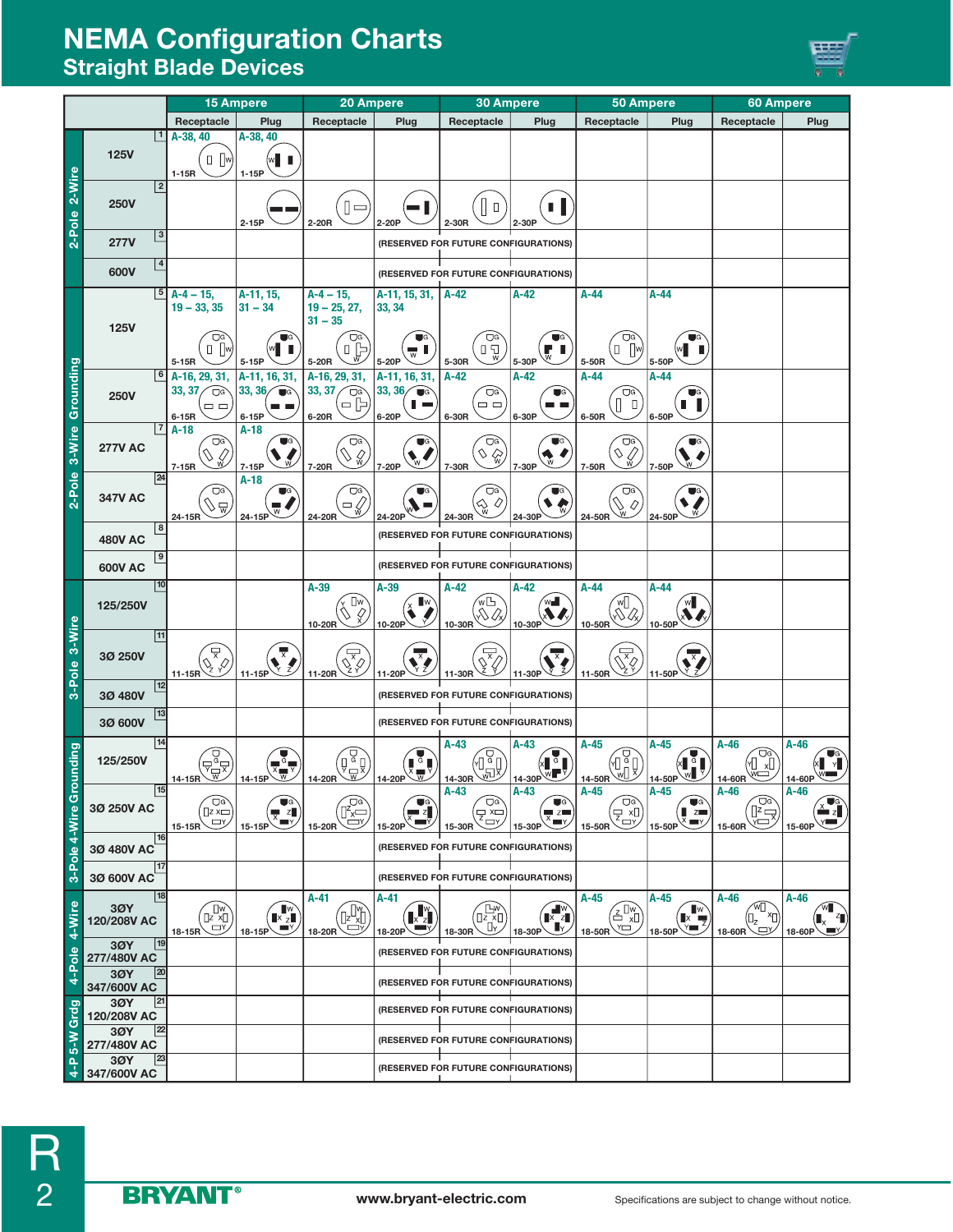# **NEMA Configuration Charts Locking Devices**



|                         |                 |                  |               |                                                                                                                                                                                                                                                                                                                                                     | <b>15 Ampere</b> |                                                                         | 20 Ampere             |                                                                                                            | <b>30 Ampere</b>        |                                                                      |                   |                                                                                                                                                                                                                                                                                                                                                                                                                                          |                         |                                                                                                               |
|-------------------------|-----------------|------------------|---------------|-----------------------------------------------------------------------------------------------------------------------------------------------------------------------------------------------------------------------------------------------------------------------------------------------------------------------------------------------------|------------------|-------------------------------------------------------------------------|-----------------------|------------------------------------------------------------------------------------------------------------|-------------------------|----------------------------------------------------------------------|-------------------|------------------------------------------------------------------------------------------------------------------------------------------------------------------------------------------------------------------------------------------------------------------------------------------------------------------------------------------------------------------------------------------------------------------------------------------|-------------------------|---------------------------------------------------------------------------------------------------------------|
|                         |                 |                  |               | Receptacle                                                                                                                                                                                                                                                                                                                                          | Plug             |                                                                         | Receptacle            |                                                                                                            | Plug                    |                                                                      | Receptacle        |                                                                                                                                                                                                                                                                                                                                                                                                                                          | Plug                    |                                                                                                               |
|                         |                 |                  | $H - 7$       | A                                                                                                                                                                                                                                                                                                                                                   | H-7              | $\mathbb{R}$                                                            |                       |                                                                                                            |                         |                                                                      |                   |                                                                                                                                                                                                                                                                                                                                                                                                                                          |                         |                                                                                                               |
| 2-Pole 2-Wire           | <b>125V</b>     | ML1              | ML-1R         | $\frac{a}{c}$                                                                                                                                                                                                                                                                                                                                       | ML-1P            | $\overline{\phantom{a}}$                                                |                       |                                                                                                            |                         |                                                                      |                   |                                                                                                                                                                                                                                                                                                                                                                                                                                          |                         |                                                                                                               |
|                         |                 |                  | $H-5$         | ଛ                                                                                                                                                                                                                                                                                                                                                   | $H-5$            | $\overline{\phantom{0}}$                                                |                       |                                                                                                            |                         |                                                                      |                   |                                                                                                                                                                                                                                                                                                                                                                                                                                          |                         |                                                                                                               |
|                         | <b>125V</b>     | L1               | L1-15R        | $\mathbb{R}$                                                                                                                                                                                                                                                                                                                                        | $L1-15P$         | $\tilde{\mathbf{z}}$                                                    |                       |                                                                                                            |                         |                                                                      |                   |                                                                                                                                                                                                                                                                                                                                                                                                                                          |                         |                                                                                                               |
|                         |                 |                  |               |                                                                                                                                                                                                                                                                                                                                                     |                  |                                                                         | $H-6$                 | $\Rightarrow$                                                                                              | $H-6$                   | $\blacksquare$                                                       |                   |                                                                                                                                                                                                                                                                                                                                                                                                                                          |                         |                                                                                                               |
|                         | <b>250V</b>     | L2               |               |                                                                                                                                                                                                                                                                                                                                                     |                  |                                                                         |                       | $\sim$                                                                                                     |                         | $\overline{\mathbf{v}}$                                              |                   |                                                                                                                                                                                                                                                                                                                                                                                                                                          |                         |                                                                                                               |
|                         |                 |                  | $H - 7$       |                                                                                                                                                                                                                                                                                                                                                     | $H - 7$          |                                                                         | <b>L2-20R</b>         |                                                                                                            | <b>L2-20P</b>           |                                                                      |                   |                                                                                                                                                                                                                                                                                                                                                                                                                                          |                         |                                                                                                               |
|                         | <b>125V</b>     | ML <sub>2</sub>  |               | $\begin{pmatrix} 1 \ 0 \end{pmatrix}$                                                                                                                                                                                                                                                                                                               |                  | $\left(\cdot,\right)$                                                   |                       |                                                                                                            |                         |                                                                      |                   |                                                                                                                                                                                                                                                                                                                                                                                                                                          |                         |                                                                                                               |
|                         |                 |                  | ML-2R         | ÷                                                                                                                                                                                                                                                                                                                                                   | ML-2P            |                                                                         |                       |                                                                                                            |                         |                                                                      |                   |                                                                                                                                                                                                                                                                                                                                                                                                                                          |                         |                                                                                                               |
|                         | <b>125V</b>     | L <sub>5</sub>   | $H-8, 9$      | $\begin{picture}(22,10) \put(0,0){\line(1,0){10}} \put(15,0){\line(1,0){10}} \put(15,0){\line(1,0){10}} \put(15,0){\line(1,0){10}} \put(15,0){\line(1,0){10}} \put(15,0){\line(1,0){10}} \put(15,0){\line(1,0){10}} \put(15,0){\line(1,0){10}} \put(15,0){\line(1,0){10}} \put(15,0){\line(1,0){10}} \put(15,0){\line(1,0){10}} \put(15,0){\line(1$ | $H-9$            | $\mathcal{J}_{\mathcal{P}}$                                             | $H-10$                | $e_{\!\scriptscriptstyle (\!\chi\!)}^{\!\scriptscriptstyle (\!\chi\!)}$<br>GP)                             | $H-10$                  | $\bigodot$                                                           | H-16              | <b>CERN</b>                                                                                                                                                                                                                                                                                                                                                                                                                              | $H-16$                  | $\left( \begin{array}{c} \circ \\ \circ \end{array} \right)$                                                  |
|                         |                 |                  | L5-15R        | ಲ                                                                                                                                                                                                                                                                                                                                                   | $L5-15P$         | $\breve{~}$                                                             | <b>L5-20R</b>         | 2                                                                                                          | L5-20P                  |                                                                      | L5-30R            |                                                                                                                                                                                                                                                                                                                                                                                                                                          | L5-30P                  |                                                                                                               |
|                         |                 |                  | $H-8, 9$      | W, Az                                                                                                                                                                                                                                                                                                                                               | $H-9$            | $\mathcal{C} \setminus \mathcal{C}$                                     | $H-10$                | $\prec$                                                                                                    | $H-10$                  |                                                                      | H-16              | $\widehat{\mathcal{P}}_{\text{op}}$                                                                                                                                                                                                                                                                                                                                                                                                      | H-16                    |                                                                                                               |
|                         | <b>250V</b>     | L <sub>6</sub>   | L6-15R        | S                                                                                                                                                                                                                                                                                                                                                   | L6-15P           | $\tilde{\mathbf{z}}$                                                    | <b>L6-20R</b>         | GP)<br>$\mathcal{L}$                                                                                       | L6-20P                  | $\sum_{i=1}^{n}$                                                     | L6-30R            | $\mathscr{L}$                                                                                                                                                                                                                                                                                                                                                                                                                            | <b>L6-30P</b>           | بم<br>پر<br>$\mathbf{v}$                                                                                      |
|                         |                 |                  | H-8, 9        |                                                                                                                                                                                                                                                                                                                                                     | $H-9$            |                                                                         | H-10                  | B                                                                                                          | $H-10$                  |                                                                      | H-16              | B                                                                                                                                                                                                                                                                                                                                                                                                                                        | H-16                    |                                                                                                               |
|                         | <b>277V AC</b>  | L7               | <b>L7-15R</b> | (v ),<br>ಅ                                                                                                                                                                                                                                                                                                                                          | L7-15P           | $\mathcal{L}$ Jg<br>$\overline{\phantom{0}}$                            | <b>L7-20R</b>         | (o(f<br>$\circ$                                                                                            | <b>L7-20P</b>           | انچ<br>م<br>$\mathbf{I}$                                             | <b>L7-30R</b>     | (%)<br>$\tilde{\mathcal{L}}$                                                                                                                                                                                                                                                                                                                                                                                                             | <b>L7-30P</b>           | پمبر<br>م<br>$\mathbf{I}^{\circ}$                                                                             |
|                         |                 |                  |               |                                                                                                                                                                                                                                                                                                                                                     |                  |                                                                         | H-11                  |                                                                                                            | $H-11$                  |                                                                      | $H-17$            |                                                                                                                                                                                                                                                                                                                                                                                                                                          | $H-17$                  |                                                                                                               |
|                         | <b>480V AC</b>  | L8               |               |                                                                                                                                                                                                                                                                                                                                                     |                  |                                                                         |                       | E C                                                                                                        |                         | وهمي<br>مراجع                                                        |                   | $\begin{pmatrix} \sqrt{2} & \sqrt{10} \\ \sqrt{10} & \sqrt{10} \end{pmatrix}$<br>Ľ                                                                                                                                                                                                                                                                                                                                                       |                         | $\sum_{i=1}^{\infty}$                                                                                         |
|                         |                 |                  |               |                                                                                                                                                                                                                                                                                                                                                     |                  |                                                                         | <b>L8-20R</b><br>H-11 |                                                                                                            | <b>L8-20P</b><br>$H-11$ |                                                                      | L8-30R<br>$H-17$  |                                                                                                                                                                                                                                                                                                                                                                                                                                          | <b>L8-30P</b><br>$H-17$ |                                                                                                               |
| 2-Pole 3-Wire Grounding | 600V AC         | L9               |               |                                                                                                                                                                                                                                                                                                                                                     |                  |                                                                         |                       | (1 \$                                                                                                      |                         | $\begin{pmatrix} 1 \ 1 \end{pmatrix}$                                |                   | E C                                                                                                                                                                                                                                                                                                                                                                                                                                      |                         | ر<br>پر<br>$\mathbf{l}^{\circ}$                                                                               |
|                         |                 |                  |               |                                                                                                                                                                                                                                                                                                                                                     |                  |                                                                         | <b>L9-20R</b>         |                                                                                                            | L9-20P                  |                                                                      | <b>L9-30R</b>     |                                                                                                                                                                                                                                                                                                                                                                                                                                          | <b>L9-30P</b>           |                                                                                                               |
|                         | <b>28V DC</b>   | FSL1             |               |                                                                                                                                                                                                                                                                                                                                                     |                  |                                                                         |                       |                                                                                                            |                         |                                                                      | $H-24$            | $\widehat{=}$                                                                                                                                                                                                                                                                                                                                                                                                                            | $H-24$                  | $\bigodot$                                                                                                    |
|                         |                 |                  |               |                                                                                                                                                                                                                                                                                                                                                     |                  |                                                                         |                       |                                                                                                            |                         |                                                                      | FSL1              | $\widehat{\mathbb{Z}}$                                                                                                                                                                                                                                                                                                                                                                                                                   | FSL1                    |                                                                                                               |
|                         |                 |                  |               |                                                                                                                                                                                                                                                                                                                                                     |                  |                                                                         |                       |                                                                                                            |                         |                                                                      | $H-24$            | لاھڪ<br>م                                                                                                                                                                                                                                                                                                                                                                                                                                | H-24                    |                                                                                                               |
|                         | 400Hz 120V      | FSL <sub>2</sub> |               |                                                                                                                                                                                                                                                                                                                                                     |                  |                                                                         |                       |                                                                                                            |                         |                                                                      | FSL2              | $\sqrt[n]{\circ}$                                                                                                                                                                                                                                                                                                                                                                                                                        | FSL <sub>2</sub>        | $\left(\begin{smallmatrix} 1\\ 1\\1\end{smallmatrix}\right)$                                                  |
|                         |                 |                  | $H - 7$       |                                                                                                                                                                                                                                                                                                                                                     | $H - 7$          |                                                                         |                       |                                                                                                            |                         |                                                                      |                   |                                                                                                                                                                                                                                                                                                                                                                                                                                          |                         |                                                                                                               |
|                         | 125/250V AC     | ML3              | ML-3R         | $\left\langle \begin{matrix} 0 \\ 0 \end{matrix} \right\rangle$                                                                                                                                                                                                                                                                                     | ML-3P            | $\left\langle \boldsymbol{\cdot}^{\ast}\boldsymbol{\cdot}\right\rangle$ |                       |                                                                                                            |                         |                                                                      |                   |                                                                                                                                                                                                                                                                                                                                                                                                                                          |                         |                                                                                                               |
|                         |                 |                  |               |                                                                                                                                                                                                                                                                                                                                                     |                  |                                                                         | $H-12$                |                                                                                                            | $H-12$                  |                                                                      | $H-18$            | √ ∝َ                                                                                                                                                                                                                                                                                                                                                                                                                                     | $H-18$                  |                                                                                                               |
|                         | 125/250V AC     | L <sub>10</sub>  |               |                                                                                                                                                                                                                                                                                                                                                     |                  |                                                                         |                       | لوي<br>فره بي                                                                                              |                         | $\begin{pmatrix} 1 \\ 1 \end{pmatrix}$                               |                   | $\begin{pmatrix} \beta_{\nu} & \beta_{\nu} \\ \beta_{\nu} & \beta_{\nu} \end{pmatrix}$                                                                                                                                                                                                                                                                                                                                                   |                         | لىيى:                                                                                                         |
| 3-Pole 3-Wire           |                 |                  |               |                                                                                                                                                                                                                                                                                                                                                     |                  |                                                                         | L10-20R<br>$H-12$     |                                                                                                            | L10-20P<br>$H-12$       |                                                                      | L10-30R<br>$H-18$ |                                                                                                                                                                                                                                                                                                                                                                                                                                          | L10-30P<br>H-18         |                                                                                                               |
|                         | 30 250V AC      | L11              |               | $\Rightarrow$<br>$\bigvee_{i=1}^n \mathbb{Z}^2$                                                                                                                                                                                                                                                                                                     |                  | $\mathbb{C}$                                                            |                       | 'N<br>$\bigvee_\times^\mathsf{g} \mathcal{L}$                                                              |                         | $\bigodot$                                                           |                   | 河<br>$\begin{pmatrix} 0 & 0 \\ 0 & 0 \end{pmatrix}$                                                                                                                                                                                                                                                                                                                                                                                      |                         | رابو پا                                                                                                       |
|                         |                 |                  | L11-15R       |                                                                                                                                                                                                                                                                                                                                                     | L11-15P          |                                                                         | L11-20R               |                                                                                                            | L11-20P                 |                                                                      | L11-30R           |                                                                                                                                                                                                                                                                                                                                                                                                                                          | L11-30P                 |                                                                                                               |
|                         | 30 480V AC      | L12              |               |                                                                                                                                                                                                                                                                                                                                                     |                  |                                                                         | $H-12$                | '                                                                                                          | $H-12$                  | پېښت                                                                 | H-19              | د ∝َ                                                                                                                                                                                                                                                                                                                                                                                                                                     | $H-19$                  | $\mathbf{y}$                                                                                                  |
|                         |                 |                  |               |                                                                                                                                                                                                                                                                                                                                                     |                  |                                                                         | L12-20R               | $\begin{smallmatrix} & & & & & \ & \mathbf{0}_x & \mathbf{0}_y & \mathbf{0}_y \end{smallmatrix}$           | L12-20P                 | $\left\langle \cdot \right\rangle$                                   | L12-30R           | $\begin{pmatrix} \begin{smallmatrix} 0 & \mathbf{0} & \mathbf{0} & \mathbf{0} & \mathbf{0} & \mathbf{0} & \mathbf{0} & \mathbf{0} & \mathbf{0} & \mathbf{0} & \mathbf{0} & \mathbf{0} & \mathbf{0} & \mathbf{0} & \mathbf{0} & \mathbf{0} & \mathbf{0} & \mathbf{0} & \mathbf{0} & \mathbf{0} & \mathbf{0} & \mathbf{0} & \mathbf{0} & \mathbf{0} & \mathbf{0} & \mathbf{0} & \mathbf{0} & \mathbf{0} & \mathbf{0} & \mathbf{0} & \math$ | L12-30P                 | $\mathbf{z}_{\infty}$                                                                                         |
|                         | 30 600V AC      | L <sub>13</sub>  |               |                                                                                                                                                                                                                                                                                                                                                     |                  |                                                                         |                       |                                                                                                            |                         |                                                                      | $H-19$            | Ŵ<br>Î                                                                                                                                                                                                                                                                                                                                                                                                                                   | $H-19$                  | $\widehat{\widetilde{\zeta}}$<br>$\frac{1}{x}$                                                                |
|                         |                 |                  |               |                                                                                                                                                                                                                                                                                                                                                     |                  |                                                                         |                       |                                                                                                            |                         |                                                                      | L13-30R           | $\tilde{\mathscr{Y}}$                                                                                                                                                                                                                                                                                                                                                                                                                    | L13-30P                 |                                                                                                               |
|                         |                 |                  |               |                                                                                                                                                                                                                                                                                                                                                     |                  |                                                                         | $H-13$                |                                                                                                            | $H-13$                  |                                                                      | $H-20$            |                                                                                                                                                                                                                                                                                                                                                                                                                                          | $H-20$                  | $\begin{pmatrix} \widehat{\mathcal{L}} \\ \underbrace{\mathcal{L}} \\ \underbrace{\mathcal{L}} \end{pmatrix}$ |
| puipuno                 | 125/250V AC     | L14              |               |                                                                                                                                                                                                                                                                                                                                                     |                  |                                                                         | L14-20R               | $\begin{pmatrix} 1 \\ 0 \\ -1 \end{pmatrix}$                                                               | L14-20P                 | $\widehat{\mathbf{r}}$                                               | L14-30R           | $\begin{pmatrix} \overbrace{\mathbf{r}^{\mathbf{a}}_{\mathbf{b}}}^{\mathbf{b}_{\mathbf{b}}} \mathbf{0}_{\mathbf{b}} \\ \overbrace{\mathbf{r}^{\mathbf{b}}_{\mathbf{b}}}^{\mathbf{b}_{\mathbf{b}}} \end{pmatrix}$                                                                                                                                                                                                                         | L14-30P                 |                                                                                                               |
|                         |                 |                  |               |                                                                                                                                                                                                                                                                                                                                                     |                  |                                                                         | H-13                  |                                                                                                            | $H-13$                  |                                                                      | $H-20$            |                                                                                                                                                                                                                                                                                                                                                                                                                                          | $H-20$                  |                                                                                                               |
|                         | 30 250V AC      | L15              |               |                                                                                                                                                                                                                                                                                                                                                     |                  |                                                                         |                       | $\begin{pmatrix} \overbrace{\mathbf{0}} & \mathbf{0} \\ \overbrace{\mathbf{0}} & \mathbf{0} \end{pmatrix}$ |                         | $\begin{pmatrix} \overbrace{\mathbf{r}} \\ \mathbf{r} \end{pmatrix}$ |                   | $\begin{pmatrix} \mathbf{1} & \mathbf{1} & \mathbf{1} & \mathbf{1} & \mathbf{1} & \mathbf{1} & \mathbf{1} & \mathbf{1} & \mathbf{1} & \mathbf{1} & \mathbf{1} & \mathbf{1} & \mathbf{1} & \mathbf{1} & \mathbf{1} & \mathbf{1} & \mathbf{1} & \mathbf{1} & \mathbf{1} & \mathbf{1} & \mathbf{1} & \mathbf{1} & \mathbf{1} & \mathbf{1} & \mathbf{1} & \mathbf{1} & \mathbf{1} & \mathbf{1} & \mathbf{1} & \mathbf{1} & \mathbf{$         |                         | $\widehat{(\mathbf{C})}$<br>ت                                                                                 |
| ō                       |                 |                  |               |                                                                                                                                                                                                                                                                                                                                                     |                  |                                                                         | L15-20R<br>H-13       |                                                                                                            | L15-20P<br>$H-13$       |                                                                      | L15-30R<br>H-21   |                                                                                                                                                                                                                                                                                                                                                                                                                                          | L15-30P<br>$H-21$       |                                                                                                               |
|                         | 3Ø 480V AC      | L16              |               |                                                                                                                                                                                                                                                                                                                                                     |                  |                                                                         |                       | $\begin{pmatrix} \overline{a} \\ \overline{b} \\ \overline{c} \end{pmatrix}$                               |                         | $\widehat{\mathbf{G}}$                                               |                   | $\begin{pmatrix} \widehat{\mathcal{C}} & \widehat{\mathcal{C}} \\ \widehat{\mathcal{C}} & \widehat{\mathcal{C}} \end{pmatrix}$                                                                                                                                                                                                                                                                                                           |                         | $\widehat{\mathbf{G}}$                                                                                        |
|                         |                 |                  |               |                                                                                                                                                                                                                                                                                                                                                     |                  |                                                                         | L16-20R               |                                                                                                            | L16-20P                 |                                                                      | L16-30R<br>H-21   |                                                                                                                                                                                                                                                                                                                                                                                                                                          | L16-30P<br>H-21         | こ                                                                                                             |
|                         | 30 600V AC      | L <sub>17</sub>  |               |                                                                                                                                                                                                                                                                                                                                                     |                  |                                                                         |                       |                                                                                                            |                         |                                                                      |                   | ☎<br>(oN Do                                                                                                                                                                                                                                                                                                                                                                                                                              |                         | $\widehat{\mathbf{f}}$                                                                                        |
| 3-Pole 4-Wire           |                 |                  |               |                                                                                                                                                                                                                                                                                                                                                     |                  |                                                                         |                       |                                                                                                            |                         |                                                                      | L17-30R<br>H-24   | ن<br>ح                                                                                                                                                                                                                                                                                                                                                                                                                                   | L17-30P<br>$H-24$       | 芝                                                                                                             |
|                         | 400Hz 3Ø 120V   | FSL3             |               |                                                                                                                                                                                                                                                                                                                                                     |                  |                                                                         |                       |                                                                                                            |                         |                                                                      |                   | ั⇔×ิ<br>838                                                                                                                                                                                                                                                                                                                                                                                                                              |                         | $\widehat{\mathbb{C}}$                                                                                        |
|                         |                 |                  |               |                                                                                                                                                                                                                                                                                                                                                     |                  |                                                                         |                       |                                                                                                            |                         |                                                                      | FSL3              |                                                                                                                                                                                                                                                                                                                                                                                                                                          | FSL3                    |                                                                                                               |
|                         | 3ØY 120/208V AC | L <sub>18</sub>  |               |                                                                                                                                                                                                                                                                                                                                                     |                  |                                                                         | $H-14$                | $\begin{pmatrix} 1 \\ 0 \\ 1 \end{pmatrix}$                                                                | $H-14$                  | $\widehat{\mathcal{F}}$                                              | $H-22$            | $\begin{pmatrix} \mathbf{1} & \mathbf{1} & \mathbf{1} \\ \mathbf{1} & \mathbf{1} & \mathbf{1} \\ \mathbf{1} & \mathbf{1} & \mathbf{1} \end{pmatrix}$                                                                                                                                                                                                                                                                                     | $H-22$                  | $\widehat{\mathcal{F}}$                                                                                       |
| Pole 4-Wire             |                 |                  |               |                                                                                                                                                                                                                                                                                                                                                     |                  |                                                                         | L18-20R               |                                                                                                            | L18-20P                 | こ                                                                    | L18-30R           |                                                                                                                                                                                                                                                                                                                                                                                                                                          | L18-30P                 | こ                                                                                                             |
|                         |                 |                  |               |                                                                                                                                                                                                                                                                                                                                                     |                  |                                                                         | H-14                  |                                                                                                            | H-14                    |                                                                      | H-22              |                                                                                                                                                                                                                                                                                                                                                                                                                                          | H-22                    | $\widehat{\mathbb{C}}$                                                                                        |
|                         | 30Y 277/480V AC | L <sub>19</sub>  |               |                                                                                                                                                                                                                                                                                                                                                     |                  |                                                                         | L19-20R               | $\begin{pmatrix} 1 \\ 0 \\ 1 \end{pmatrix}$                                                                | L19-20P                 | $\begin{pmatrix} 1 \\ -1 \end{pmatrix}$                              | L19-30R           | $\begin{pmatrix} \mathbf{1} & \mathbf{1} & \mathbf{1} \\ \mathbf{1} & \mathbf{1} & \mathbf{1} \\ \mathbf{1} & \mathbf{1} & \mathbf{1} \end{pmatrix}$                                                                                                                                                                                                                                                                                     | L19-30P                 | 芝                                                                                                             |
|                         |                 |                  |               |                                                                                                                                                                                                                                                                                                                                                     |                  |                                                                         | H-14                  |                                                                                                            | H-14                    |                                                                      | H-22              |                                                                                                                                                                                                                                                                                                                                                                                                                                          | H-22                    |                                                                                                               |
| $\frac{1}{4}$           | 30Y 347/600V AC | L <sub>20</sub>  |               |                                                                                                                                                                                                                                                                                                                                                     |                  |                                                                         |                       | (Ig)                                                                                                       |                         | $\left\langle \uparrow \right\rangle$<br>芝                           |                   | $\begin{pmatrix} \widehat{\mathbf{r}}_{\mathbf{q}} \\ \widehat{\mathbf{r}}_{\mathbf{q}} \end{pmatrix}$                                                                                                                                                                                                                                                                                                                                   |                         | $\widehat{\mathbb{G}}$<br>芝                                                                                   |
|                         |                 |                  |               |                                                                                                                                                                                                                                                                                                                                                     |                  |                                                                         | L20-20R<br>H-15       |                                                                                                            | L20-20P<br>H-15         |                                                                      | L20-30R<br>$H-23$ | ☎                                                                                                                                                                                                                                                                                                                                                                                                                                        | L20-30P<br>$H-23$       |                                                                                                               |
|                         | 3ØY 120/208V AC | L21              |               |                                                                                                                                                                                                                                                                                                                                                     |                  |                                                                         |                       | ′≟<br>(w) 0. Dr                                                                                            |                         | ⊻ta•‡∀<br>ェ                                                          |                   | (w) o <sub>g</sub> Dr                                                                                                                                                                                                                                                                                                                                                                                                                    |                         | $\widehat{\mathbf{G}}$                                                                                        |
|                         |                 |                  |               |                                                                                                                                                                                                                                                                                                                                                     |                  |                                                                         | L21-20R               | 圼                                                                                                          | L21-20P                 |                                                                      | L21-30R           | Z                                                                                                                                                                                                                                                                                                                                                                                                                                        | L21-30P                 | こ                                                                                                             |
| Grounding               | 3ØY 277/480V AC | L <sub>22</sub>  |               |                                                                                                                                                                                                                                                                                                                                                     |                  |                                                                         | H-15                  | é                                                                                                          | H-15                    | الا ق)                                                               | H-23              | Ŧ                                                                                                                                                                                                                                                                                                                                                                                                                                        | H-23                    | $\mathbf{L} \bullet \mathbf{J}$                                                                               |
|                         |                 |                  |               |                                                                                                                                                                                                                                                                                                                                                     |                  |                                                                         | L22-20R               | ١٤٩                                                                                                        | L22-20P                 |                                                                      | L22-30R           | (الأهيما)                                                                                                                                                                                                                                                                                                                                                                                                                                | L22-30P                 |                                                                                                               |
| 5-Wire                  | 3ØY 347/600V AC | L <sub>23</sub>  |               |                                                                                                                                                                                                                                                                                                                                                     |                  |                                                                         | H-15                  | $\begin{pmatrix} \sqrt{\lambda} & 0 \\ 0 & 0 \\ \sqrt{\lambda} & 0 \end{pmatrix}$                          | H-15                    | ¥<br>⊻t⊶r                                                            | H-23              | (To )                                                                                                                                                                                                                                                                                                                                                                                                                                    | $H-23$                  | $\widehat{\mathbb{G}}$                                                                                        |
|                         |                 |                  |               |                                                                                                                                                                                                                                                                                                                                                     |                  |                                                                         | <b>L23-20R</b>        |                                                                                                            | L23-20P                 | こ                                                                    | L23-30R           | 튄                                                                                                                                                                                                                                                                                                                                                                                                                                        | L23-30P                 | 芝                                                                                                             |
| 4-Pole                  | 400Hz           |                  |               |                                                                                                                                                                                                                                                                                                                                                     |                  |                                                                         |                       |                                                                                                            |                         |                                                                      | $H-24$            |                                                                                                                                                                                                                                                                                                                                                                                                                                          | $H-24$                  | $\frac{1}{\sqrt{\frac{1}{2}}\sqrt{\frac{1}{2}}\sqrt{\frac{1}{2}}}}$                                           |
|                         | 3ØY 120/208V    | FSL4             |               |                                                                                                                                                                                                                                                                                                                                                     |                  |                                                                         |                       |                                                                                                            |                         |                                                                      | FSL4              | <b>ASSI</b>                                                                                                                                                                                                                                                                                                                                                                                                                              | FSL4                    |                                                                                                               |
|                         |                 |                  |               |                                                                                                                                                                                                                                                                                                                                                     |                  |                                                                         |                       |                                                                                                            |                         |                                                                      |                   |                                                                                                                                                                                                                                                                                                                                                                                                                                          |                         |                                                                                                               |

Specifications are subject to change without notice. **www.bryant-electric.com 3PAMT**<sup>®</sup>



R<sub>3</sub>